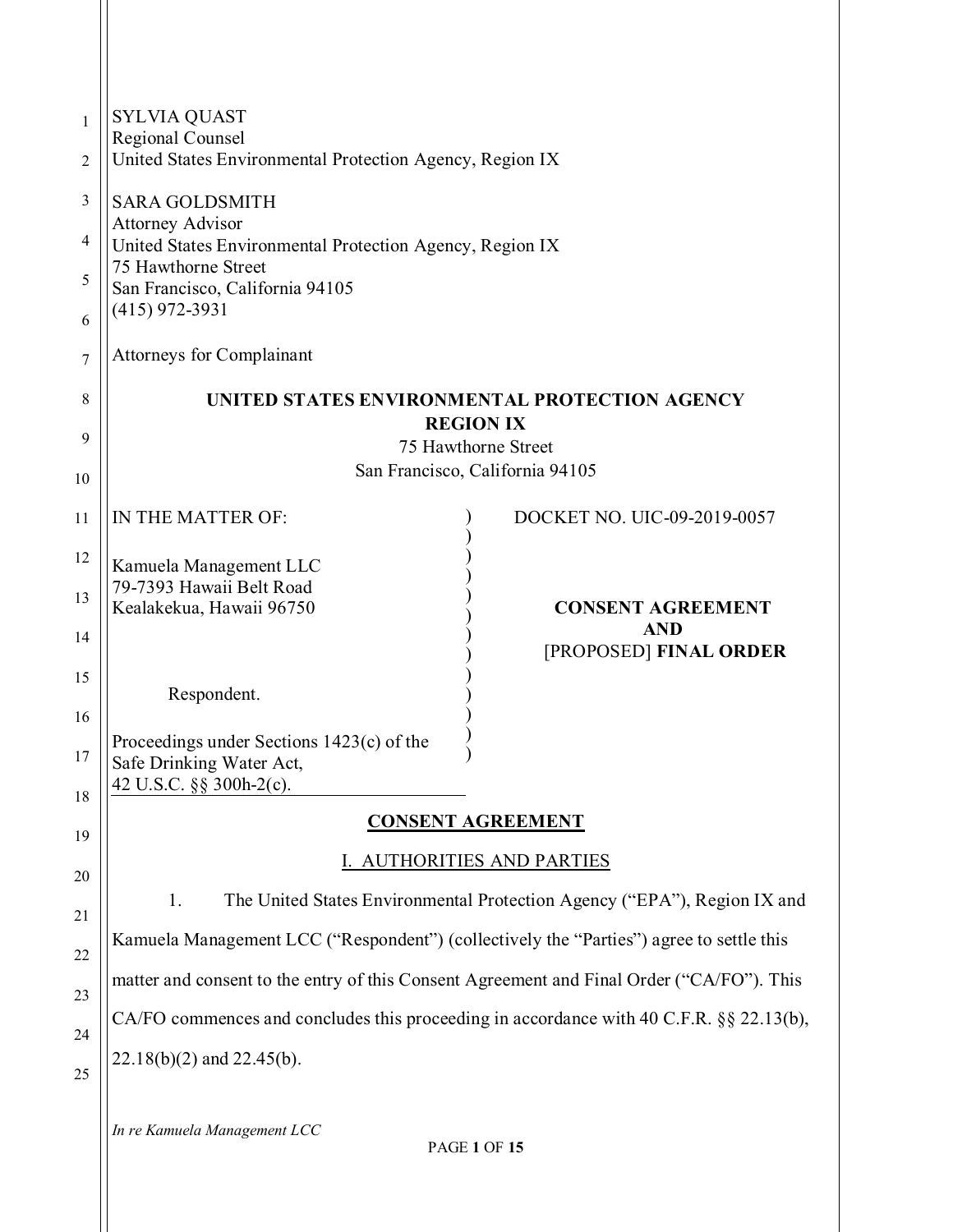1 2 3 4 5 6 7 8 9 10 11 12 13 14 15 16 17 18 19 20 21 22 23 24 25 2. This is a civil administrative action instituted by EPA Region IX against Respondent pursuant to Section 1423(c) of the Safe Drinking Water Act ("SDWA" or "the Act"), 42 U.S.C. §§ 300h-2(c), for violations of the SDWA and the Underground Injection Control ("UIC") requirements set forth at 40 C.F.R. Part 144. 3. Complainant is the Director of the Enforcement and Compliance Assurance Division, EPA Region IX. The Administrator of EPA delegated to the Regional Administrator of EPA Region IX the authority to bring and settle this action under SDWA. In turn, the Regional Administrator of EPA Region IX further delegated the authority to bring and sign a consent agreement settling this action under SDWA to the Director of the Enforcement and Compliance Assurance Division. 4. Respondent is a single member Limited Liability Company or "LCC" incorporated in Nevada with a registered address of 5381 Kapaka Street, #D, Princeville, Hawaii, 96722-5444. II. APPLICABLE STATUTES AND REGULATIONS 5. Pursuant to SDWA Sections 1421 to 1429, 42 U.S.C. §§ 300h to 300h-8, EPA has promulgated regulations at 40 C.F.R. Part 144 establishing minimum requirements for UIC programs to prevent underground injection that endangers drinking water sources. 6. "Underground injection" means the subsurface emplacement of fluids by well injection. 42 U.S.C. § 300h(d)(1); 40 C.F.R. § 144.3. 7. "Well injection" means the subsurface emplacement of fluids through a well. 40 C.F.R. § 144.3. 8. "Well" means, in relevant part, a dug hole whose depth is greater than the largest surface dimension. 40 C.F.R. § 144.3. 9. A "cesspool" is a "drywell," which in turn is a "well," as those terms are defined in 40 C.F.R. § 144.3.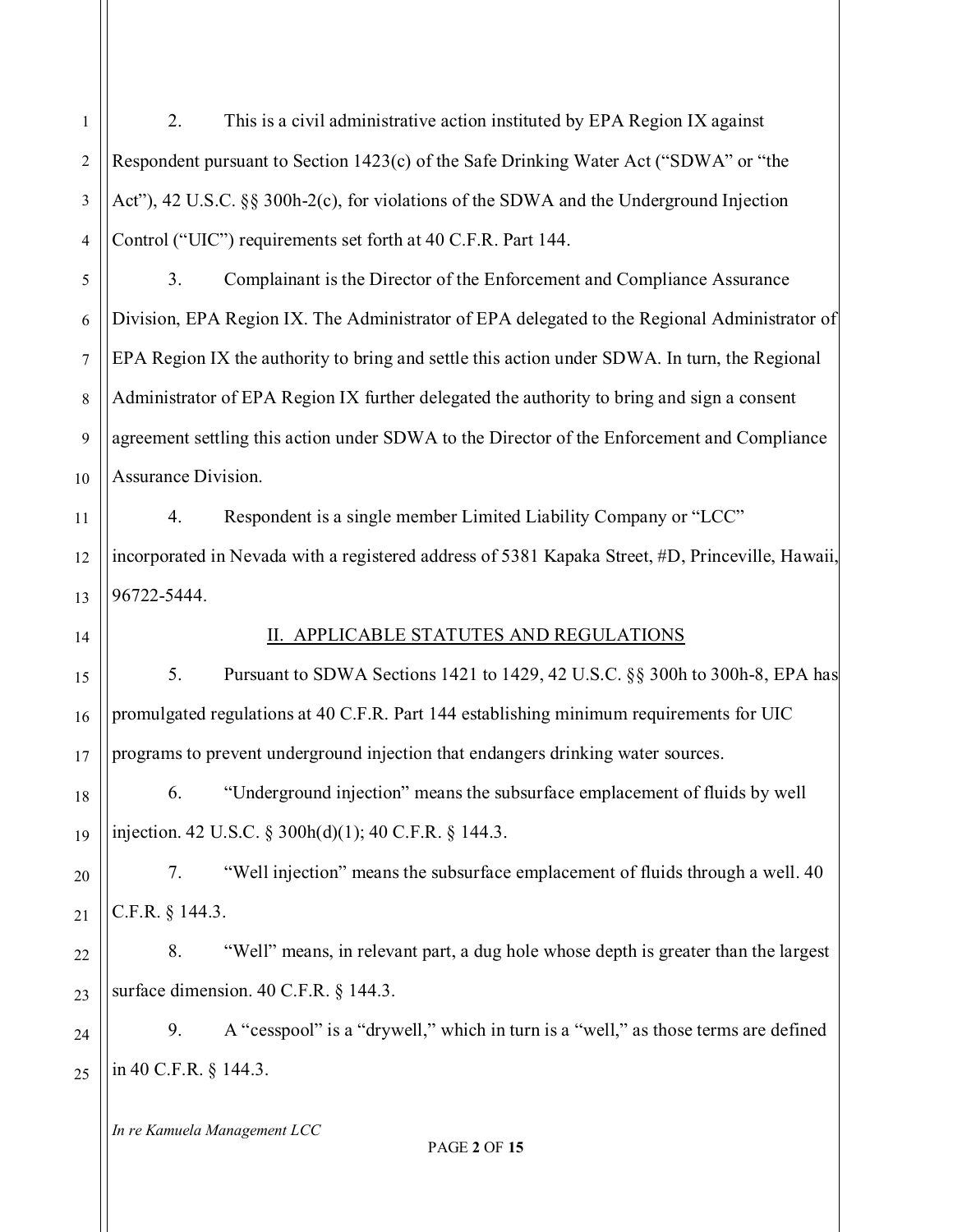| $\mathbf{1}$     | "Large capacity cesspools" ("LCCs") include "multiple dwelling, community or<br>10.               |
|------------------|---------------------------------------------------------------------------------------------------|
| $\overline{2}$   | regional cesspools, or other devices that receive sanitary wastes, containing human excreta,      |
| $\mathfrak{Z}$   | which have an open bottom and sometimes perforated sides." 40 C.F.R. § 144.81(2). LCCs do         |
| $\overline{4}$   | not include single-family residential cesspools or non-residential cesspools which receive solely |
| 5                | sanitary waste and have the capacity to serve fewer than 20 persons per day. Id.                  |
| 6                | UIC program regulations classify LCCs as Class V UIC injection wells. 40 C.F.R.<br>11.            |
| $\boldsymbol{7}$ | § 144.80(e).                                                                                      |
| 8                | Class V UIC injection wells are considered a "facility or activity" subject to<br>12.             |
| $\boldsymbol{9}$ | regulation under the UIC program. 40 C.F.R. § 144.3.                                              |
| 10               | 13.<br>"Owner or operator" means the owner or operator of any "facility or activity"              |
| 11               | subject to regulation under the UIC program. $40$ C.F.R. § 144.3.                                 |
| 12               | The "owner or operator" of a Class V UIC well "must comply with Federal UIC<br>14.                |
| 13               | requirements in 40 C.F.R. Parts 144 through 147," and must also "comply with any other            |
| 14               | measures required by States or an EPA Regional Office UIC Program to protect [underground         |
| 15               | sources of drinking water]." 40 C.F.R. § 144.82.                                                  |
| 16               | Owners or operators of existing LCCs were required to have closed those LCCs<br>15.               |
| 17               | no later than April 5, 2005. 40 C.F.R. §§ 144.84(b)(2) and 144.88.                                |
| 18               | 16. Pursuant to Section 1422(c) of the SDWA, 42 U.S.C. § 300h-1(c), and 40 C.F.R.                 |
| 19               | § 147.601, EPA administers the UIC program in the State of Hawaii. This UIC program consists      |
| 20               | of the program requirements of 40 C.F.R. Parts 124, 144, 146, 147 (Subpart M), and 148.           |
| 21               | Pursuant to Section $1423(c)(1)$ of the SDWA, 42 U.S.C. § 300h-2(c)(1), and 40<br>17.             |
| 22               | C.F.R. § 19.4, EPA may issue an administrative order either assessing a civil penalty of not more |
| 23               | than \$22,927 per day per violation up to a maximum of \$286,586, or requiring compliance, or     |
| 24               | both, against any person who violates the SDWA or any requirement of an applicable UIC            |
| 25               | program.                                                                                          |
|                  |                                                                                                   |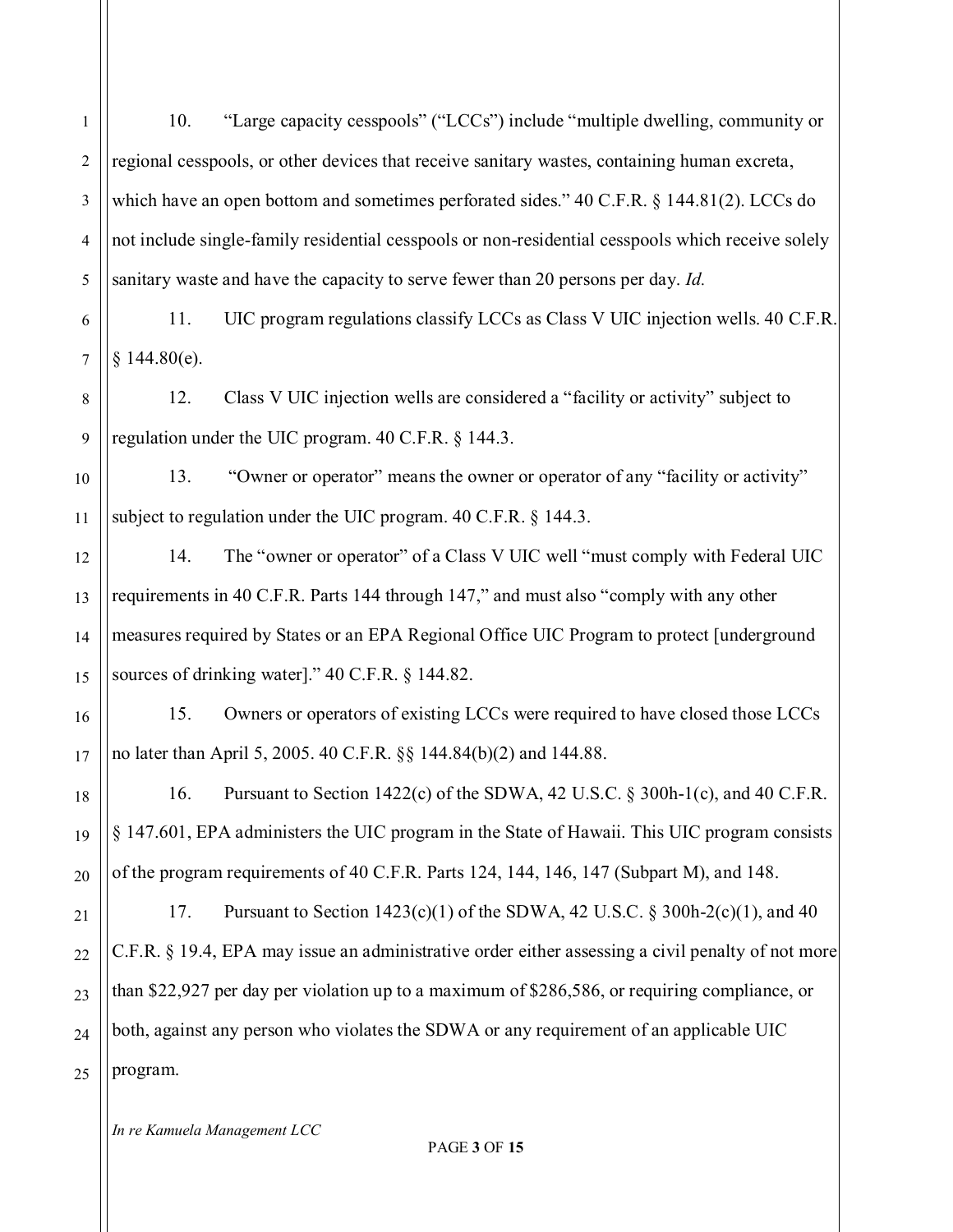| 1              |                 | <b>III. ALLEGATIONS</b>                                                                             |
|----------------|-----------------|-----------------------------------------------------------------------------------------------------|
| $\overline{2}$ | 18.             | Respondent is a company and thus qualifies as a "person" within the meaning of                      |
| 3              |                 | Section 1401(12) of the SDWA, 42 U.S.C. § 300f(12), and 40 C.F.R. § 144.3.                          |
| 4              | 19.             | Respondent owns and operates the commercial property identified on the Tax                          |
| 5              |                 | Map Key as 3-7-9-009-021 located at 79-7393 Hawaii Belt Road, Kealakekua, Hawaii                    |
| 6              | ("Facility").   |                                                                                                     |
| 7              | 20.             | Since at least January 1, 2017, Respondent has owned and operated a cesspool                        |
| 8              |                 | located at the Facility receiving sanitary wastewater from a building located onsite that has the   |
| 9              |                 | capacity to serve twenty or more persons per day.                                                   |
| 10             | 21.             | The cesspool identified in Paragraph 20 meets the definition of LCC as that term                    |
| 11             |                 | is defined at 40 C.F.R. $\S$ 144.81(2).                                                             |
| 12             | 22.             | Respondent's failure to close the LCC at the Facility by April 5, 2005 or anytime                   |
| 13             |                 | thereafter constitutes an ongoing violation of 40 C.F.R. $\S$ 144.84(b)(2) and 144.88.              |
| 14             |                 | IV. SETTLEMENT TERMS                                                                                |
| 15             | A.              | General Provisions                                                                                  |
| 16             | 23.             | For the purposes of this proceeding, Respondent (1) admits the jurisdictional                       |
| 17             |                 | allegations contained in this CA/FO, (2) neither admits nor denies the specific factual allegations |
| 18             |                 | contained in this CA/FO, (3) consents to the assessment of the penalty and to the specified         |
| 19             |                 | compliance obligations contained in this CA/FO, and (4) waives any right to contest the             |
| 20             |                 | allegations or to appeal the final order accompanying this consent agreement. 40 C.F.R. §           |
| 21             | $22.18(b)(2)$ . |                                                                                                     |
| 22             | 24.             | This CA/FO, inclusive of all exhibits, appendices, and attachments, is the entire                   |
| 23             |                 | agreement between the Parties to resolve EPA's civil claims against Respondent for the alleged      |
| 24             |                 | violations of the SDWA identified in Section III of this CA/FO. Full compliance with this           |
| 25             |                 | CA/FO, which includes (1) bringing the LCC at the Facility into compliance with the UIC             |
|                |                 |                                                                                                     |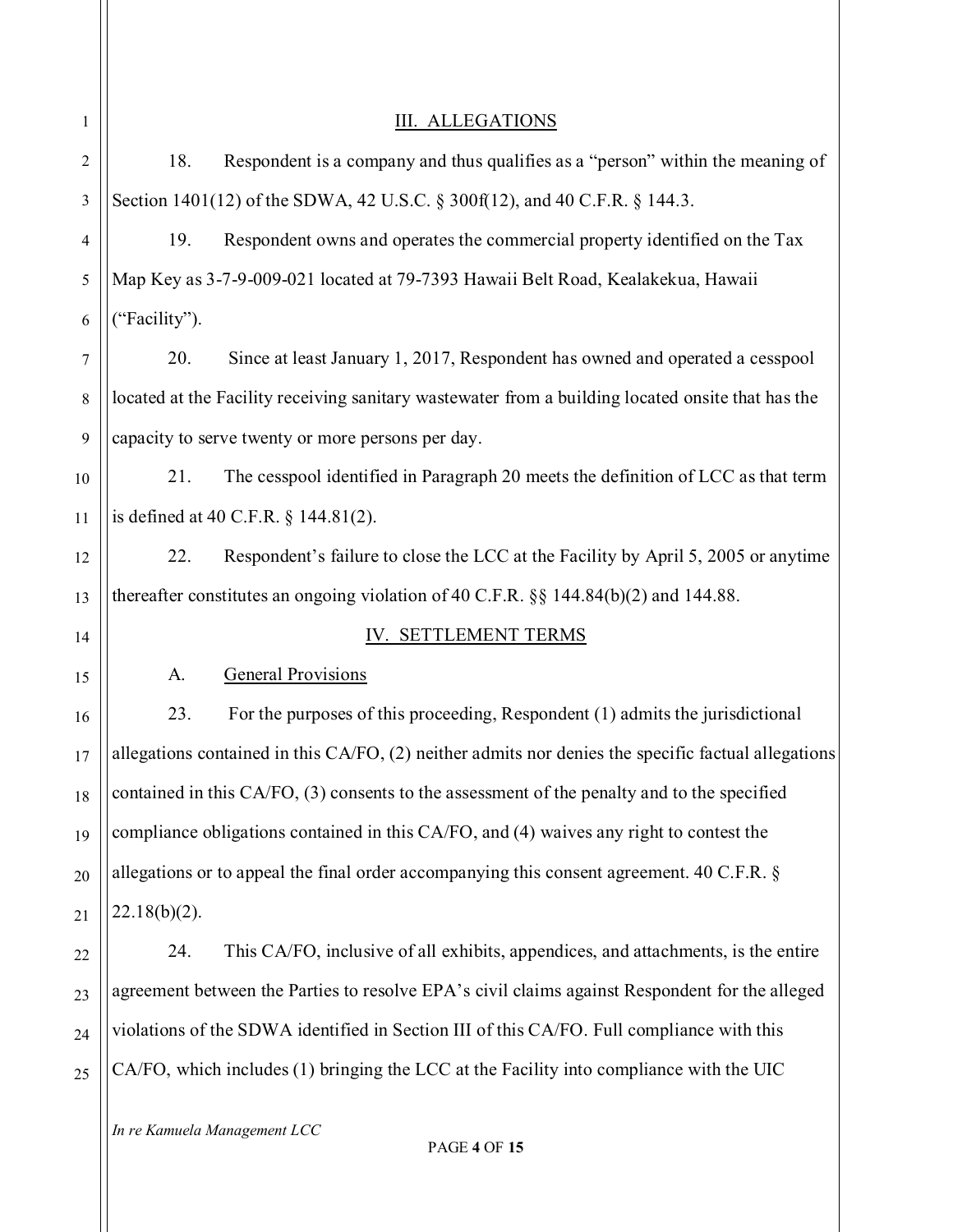2 3 4 5 requirements in accordance with 40 C.F.R.  $\S$  144.84(b)(2), 144.88(a), and 144.89(a) and in accordance with Section IV.B of this CA/FO; and (2) payment of an administrative civil penalty of \$30,000 in accordance with Section IV.C of this CA/FO; shall constitute full settlement of Respondent's liability for federal civil claims for the alleged SDWA violations specifically identified in Section III of this CA/FO.

6 10 25. The provisions of this CA/FO shall apply to and be binding upon Respondent, its officers, directors, agents, servants, authorized representatives, employees, and successors or assigns. Action or inaction of any persons, firms, contractors, employees, agents, or corporations acting under, through, or for Respondent shall not excuse any failure of Respondent to fully perform its obligations under this CA/FO.

26. Issuance of this CA/FO does not in any manner affect the right of EPA to pursue appropriate injunctive or other equitable relief or criminal sanctions for any violations of law, except with respect to the claim described in Paragraph 20 that has been specifically resolved by this CA/FO.

27. This CA/FO is not a permit or modification of a permit, and does not affect Respondent's obligation to comply with all federal, state, local laws, ordinances, regulations, permits, and orders. Issuance of, or compliance with, this CA/FO does not waive, extinguish, satisfy, or otherwise affect Respondent's obligation to comply with all applicable requirements of the SDWA, regulations promulgated thereunder, and any order or permit issued thereunder, except as specifically set forth herein.

28. EPA reserves any and all legal and equitable remedies available to enforce this CA/FO, as well as the right to seek recovery of any costs and attorneys' fees incurred by EPA in any actions against Respondent for noncompliance with this CA/FO.

24 25 29. Unless otherwise specified, the Parties shall each bear their own costs and attorneys' fees incurred in this proceeding.

*In re Kamuela Management LCC*

1

7

8

9

11

12

13

14

15

16

17

18

19

20

21

22

23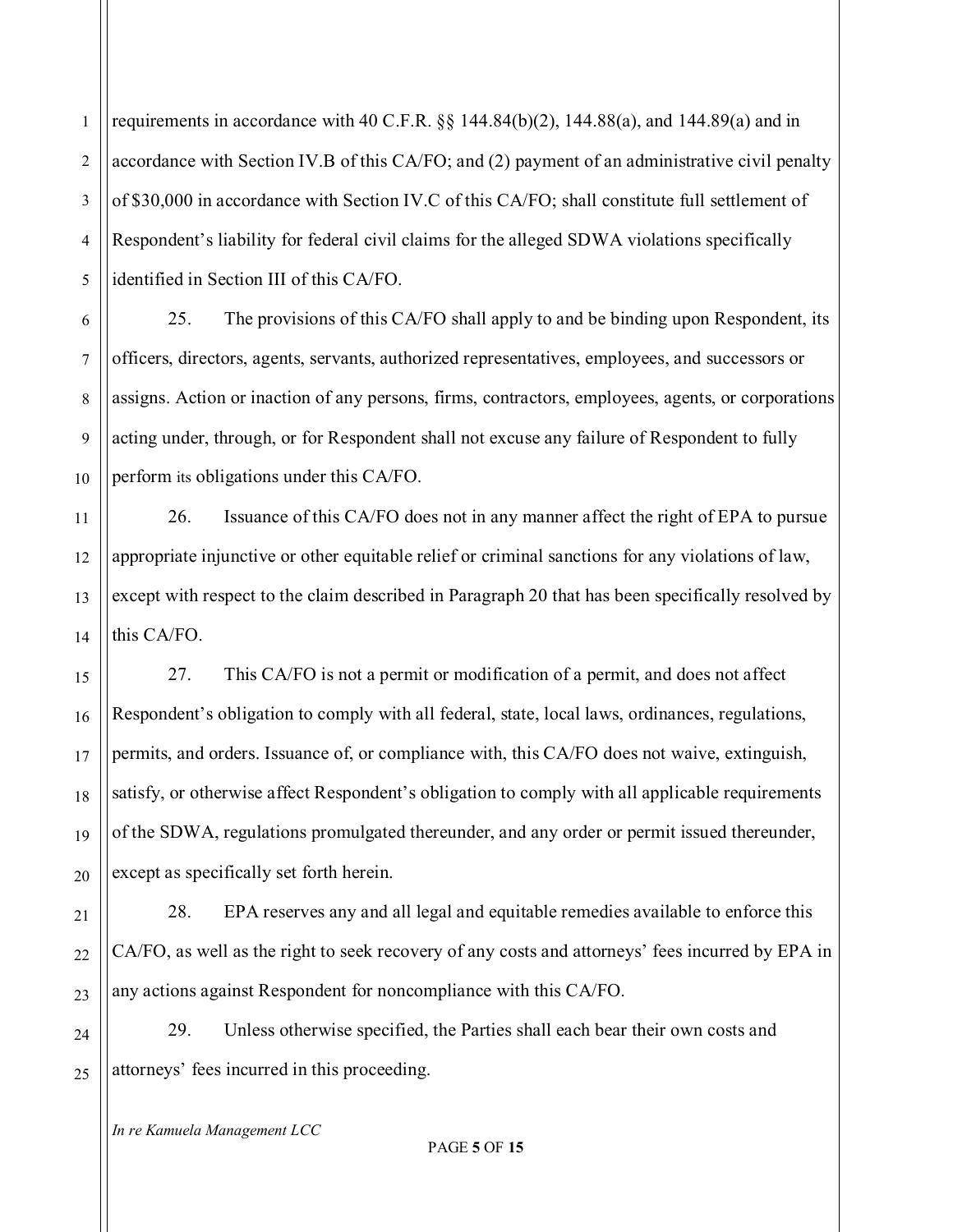| $\mathbf{1}$     | 30.       | This CA/FO may be executed and transmitted by facsimile, email or other                            |
|------------------|-----------|----------------------------------------------------------------------------------------------------|
| $\overline{c}$   |           | electronic means, and in multiple counterparts, each of which shall be deemed an original, but all |
| $\mathfrak{Z}$   |           | of which shall constitute an instrument. If any portion of this CA/FO is determined to be          |
| $\overline{4}$   |           | unenforceable by a competent court or tribunal, the Parties agree that the remaining portions      |
| 5                |           | shall remain in full force and effect.                                                             |
| 6                | 31.       | The undersigned representative of each party certifies that he or she is duly and                  |
| $\boldsymbol{7}$ |           | fully authorized to enter into and ratify this CA/FO.                                              |
| 8                | 32.       | For purposes of the identification requirement of Section $162(f)(2)(A)(ii)$ of the                |
| 9                |           | Internal Revenue Code, 26 U.S.C. § $162(f)(2)(A)(ii)$ , performance of Section IV.B (Compliance    |
| 10               |           | Requirements) is restitution or required to come into compliance with law.                         |
| 11               | <b>B.</b> | <b>Compliance Requirements</b>                                                                     |
| 12               | 33.       | As required by Section 1423(c)(1) of the Act, 42 U.S.C. § 300h-2(c)(1), and                        |
| 13               |           | consistent with the timeframes set forth below, Respondent shall:                                  |
| 14               |           | By March 31, 2021, close the LCC located at the Facility in accordance with<br>a.                  |
| 15               |           | 40 C.F.R. §§ 144.84(b)(2), 144.88(a), and 144.89(a), and all other applicable                      |
| 16               |           | requirements, including all Hawaii Department of Health ("HDOH") closure,                          |
| 17               |           | conversion, and/or replacement requirements. If Respondent installs one or                         |
| 18               |           | more replacement wastewater systems, such as Individual Wastewater                                 |
| 19               |           | Systems ("IWSs"), then installation and operation of such systems shall                            |
| 20               |           | comply with all HDOH requirements; and                                                             |
| 21               |           | Within thirty (30) days of closure of the LCC, submit to EPA a description of<br>$\mathbf{b}$ .    |
| 22               |           | how the LCC was closed and identify the contractor(s) providing the service                        |
| 23               |           | as well as copies of the cesspool Backfill Closure Report(s) for the closure of                    |
| 24               |           | the cesspool. Respondent shall also submit all related approvals, including for                    |
| 25               |           | any replacement systems, issued by HDOH within thirty (30) days of closure                         |
|                  |           |                                                                                                    |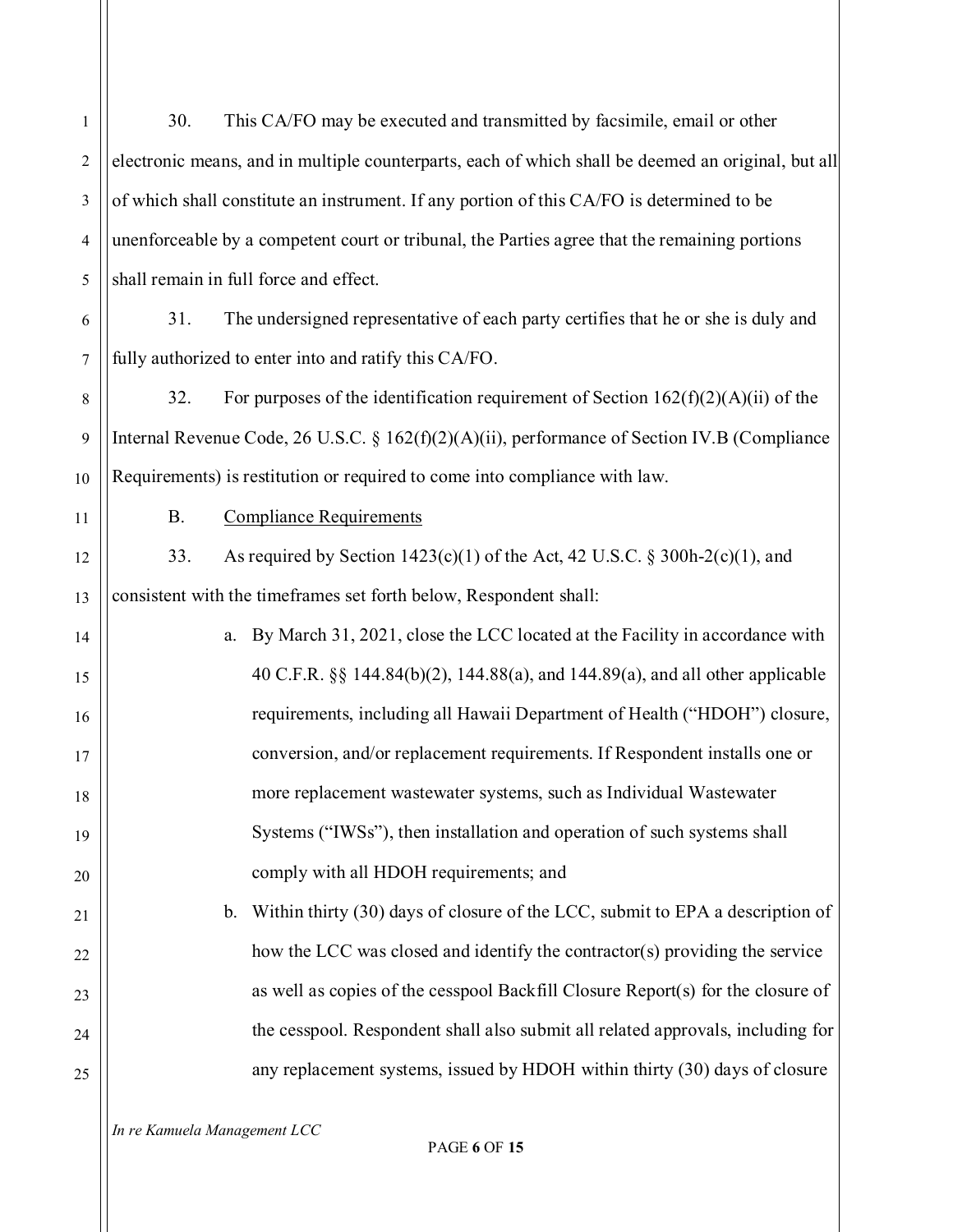| 1                    |                    | of the LCC, provided that, should HDOH not issue any approval within thirty                                                                                                                                                                                                                                                                                           |
|----------------------|--------------------|-----------------------------------------------------------------------------------------------------------------------------------------------------------------------------------------------------------------------------------------------------------------------------------------------------------------------------------------------------------------------|
| 2                    |                    | (30) days of closure, Respondent shall submit HDOH's approval to EPA                                                                                                                                                                                                                                                                                                  |
| 3                    |                    | within fourteen (14) days of receipt of any approval.                                                                                                                                                                                                                                                                                                                 |
| $\overline{4}$       | C.                 | Penalty                                                                                                                                                                                                                                                                                                                                                               |
| 5                    | 34.                | Respondent agrees to the assessment of a civil penalty in the amount of THIRTY                                                                                                                                                                                                                                                                                        |
| 6                    |                    | THOUSAND DOLLARS (\$30,000) for the violations at the Facility of the SDWA alleged in                                                                                                                                                                                                                                                                                 |
| 7                    |                    | Section III of this CA/FO.                                                                                                                                                                                                                                                                                                                                            |
| 8                    | 35.                | Respondent shall pay the assessed penalty no later than thirty (30) days from the                                                                                                                                                                                                                                                                                     |
| 9                    |                    | Effective Date of this CA/FO.                                                                                                                                                                                                                                                                                                                                         |
| 10                   | 36.                | Respondent may pay the penalty by check (mail or overnight delivery), wire                                                                                                                                                                                                                                                                                            |
| 11                   |                    | transfer, automated clearing house, or online payment. Payment instructions are available at:                                                                                                                                                                                                                                                                         |
| 12                   |                    | http://www2.epa.gov/financial/makepayment. Payments made by a cashier's check or certified                                                                                                                                                                                                                                                                            |
| 13                   |                    | check must be payable to the order of "Treasurer, United States of America" and delivered to the                                                                                                                                                                                                                                                                      |
| 14                   | following address: |                                                                                                                                                                                                                                                                                                                                                                       |
| 15<br>16<br>17       |                    | U.S. Environmental Protection Agency<br><b>Fines and Penalties</b><br>Cincinnati Finance Center<br>P.O. Box 979077<br>St. Louis, Missouri 63197-9000                                                                                                                                                                                                                  |
| 18<br>19<br>20<br>21 | 37.                | Concurrent with making the payment, Respondent must provide a letter with<br>evidence of the payment made pursuant to Paragraphs 34 and 35, accompanied by the title and<br>docket number of this action, to the EPA Region IX Regional Hearing Clerk, the EPA Region IX<br>Enforcement Division Compliance Officer, and the EPA Region IX Office of Regional Counsel |
| 22<br>23             |                    | attorney, via United States mail, at the following addresses:                                                                                                                                                                                                                                                                                                         |
| 24<br>25             |                    | Regional Hearing Clerk<br>U.S. Environmental Protection Agency<br>Region IX - Office of Regional Counsel                                                                                                                                                                                                                                                              |
|                      |                    | In re Kamuela Management LCC<br><b>PAGE 7 OF 15</b>                                                                                                                                                                                                                                                                                                                   |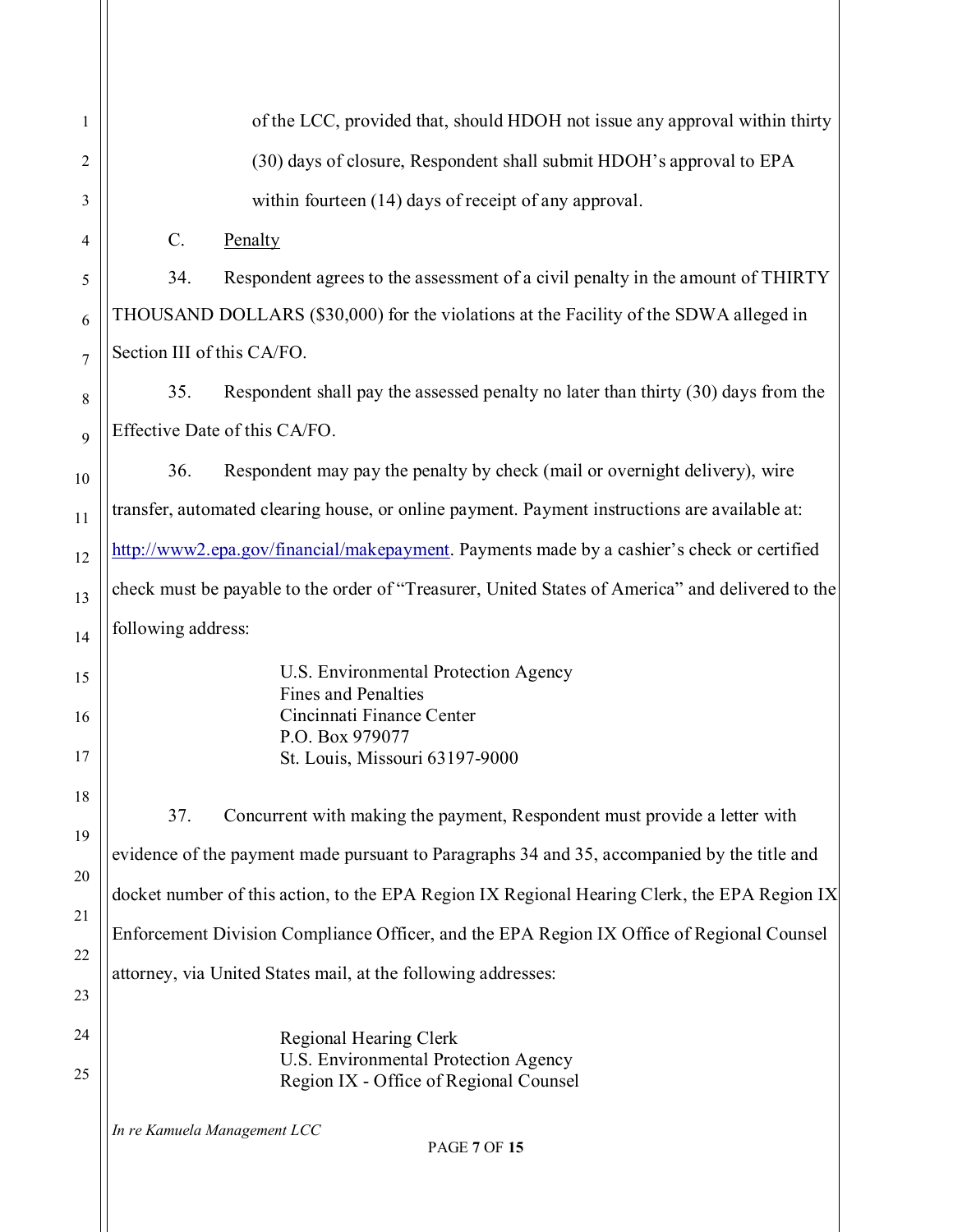1 2 3 4 5 6 7 8 9 10 11 12 13 14 15 16 17 18 19 20 21 22 23 24 25 75 Hawthorne Street (ORC-1) San Francisco, CA 94105 Christopher Chen, Enforcement Officer U.S. Environmental Protection Agency Region IX – Enforcement and Compliance Assurance Division 75 Hawthorne Street (ENF-3-3) San Francisco, CA 94105 Sara Goldsmith, Attorney Advisor U.S. Environmental Protection Agency Region IX – Office of Regional Counsel 75 Hawthorne Street (ORC-3) San Francisco, CA 94105 38. In accordance with the Debt Collection Act of 1982 and 40 C.F.R. Part 13 interest, penalty charges, and administrative costs will be assessed against the outstanding amount that Respondent owes to EPA for Respondent's failure to pay the civil administrative penalty by the deadline specified in Paragraph 35. 39. Interest on delinquent penalties will be assessed at an annual rate that is equal to the rate of current value of funds to the United States Treasury (i.e., the Treasury tax and loan account rate), as prescribed and published by the Secretary of the Treasury in the Federal Register and the Treasury Fiscal Requirements Manual Bulletins. 40 C.F.R. § 13.11(a)(1). 40. A penalty charge will be assessed on all debts more than 90 days delinquent. The penalty charge will be at a rate of 6% per annum and will be assessed monthly. 40 C.F.R. §  $13.11(c)$ . 41. In addition, administrative costs for handling and collecting Respondent's overdue debt will be based on either actual or average cost incurred, and will include both direct and indirect costs. 40 C.F.R. § 13.11(b). 42. Failure to pay any civil administrative penalty by the deadline may also lead to any or all of the following actions: a. The debt being referred to a credit reporting agency, a collection agency, or to

PAGE **8** OF **15**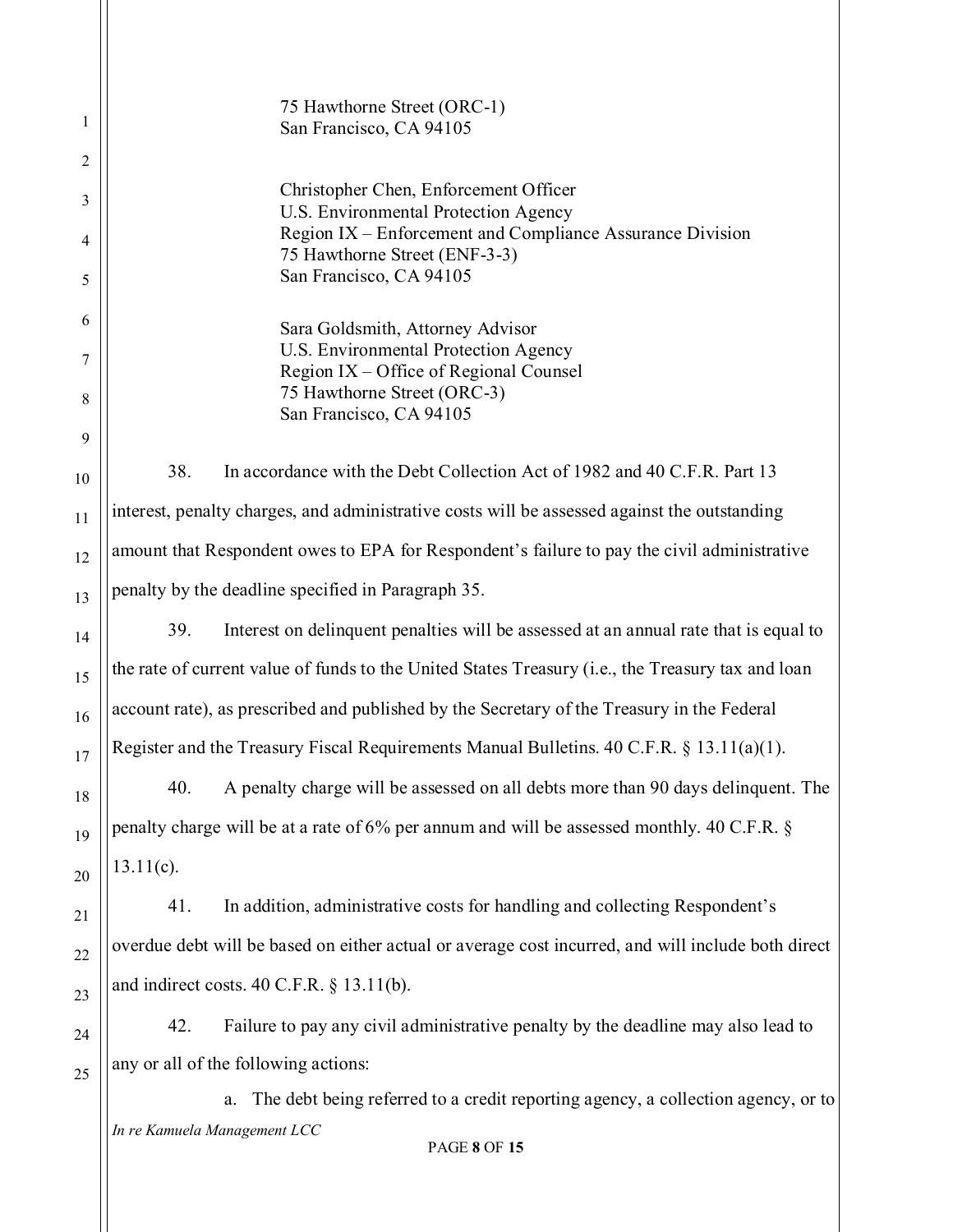| 1  | the Department of Justice for filing of a collection action in the appropriate                      |
|----|-----------------------------------------------------------------------------------------------------|
| 2  | United States District Court. 40 C.F.R. §§ 13.13, 13.14, and 13.33. In any                          |
| 3  | such collection action, the validity, amount, and appropriateness of the                            |
| 4  | assessed penalty and of this CA/FO shall not be subject to review.                                  |
| 5  | The department or agency to which this matter is referred (e.g., the<br>b.                          |
| 6  | Department of Justice, the Internal Revenue Service) may assess                                     |
| 7  | administrative costs for handling and collecting Respondent's overdue debt in                       |
| 8  | addition to EPA's administrative costs.                                                             |
| 9  | EPA may (i) suspend or revoke Respondent's licenses or other privileges; or<br>$c_{\cdot}$          |
| 10 | (ii) suspend or disqualify Respondent from doing business with EPA or                               |
| 11 | engaging in programs EPA sponsors or funds. 40 C.F.R. § 13.17.                                      |
| 12 | Respondent shall tender any interest, handling charges, late penalty payments, and<br>43.           |
| 13 | stipulated penalties in the same manner as described in Paragraphs 36 and 37.                       |
| 14 | <b>Stipulated Penalties</b><br>D.                                                                   |
| 15 | 44.<br>Respondent shall pay stipulated penalties in accordance with this Section for any            |
| 16 | violations of this CA/FO.                                                                           |
| 17 | If Respondent fails to pay the assessed civil administrative penalty specified in<br>45.            |
| 18 | Section IV.C of this CA/FO by the deadline specified in that section, or fails to meet the          |
| 19 | compliance deadline for closure of the cesspool at the Facility by the deadline specified in        |
| 20 | Section IV.B of this CA/FO, unless subject to an approved extension under Paragraph 51,             |
| 21 | Respondent agrees to pay in addition to the assessed penalty, a stipulated penalty of \$250 per day |
| 22 | for each day the Respondent is late in making the penalty payment and/or meeting the closure        |
| 23 | deadline for the Facility's LCC.                                                                    |
| 24 | 46.<br>If Respondent fails to timely submit any reports in accordance with the timelines            |
| 25 | set forth in this CA/FO, Respondent agrees to pay a stipulated penalty of \$75 for each day after   |

the report was due until it submits the report in its entirety.

## PAGE **9** OF **15**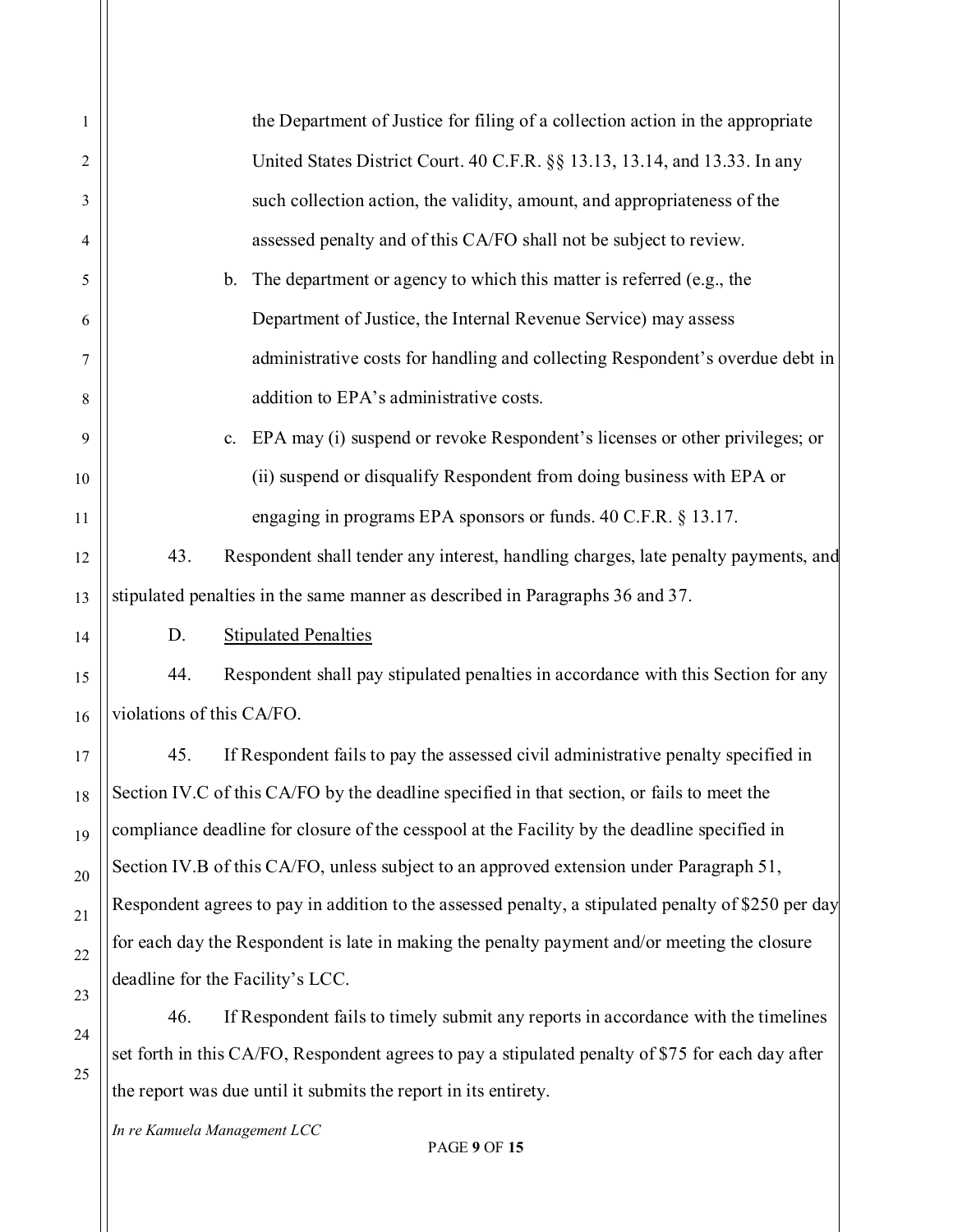1

2

47. Respondent agrees to pay any stipulated penalties within thirty (30) days of receipt of EPA's written demand for such penalties. All penalties shall begin to accrue on the first date of noncompliance, and shall continue to accrue through the date of completion of the delinquent CA/FO requirement. Respondent will use the method of payment specified in Paragraphs 36 and 37, and agrees to pay interest, handling charges and penalties that accrue for late payment of the stipulated penalty in the same manner as set forth in Paragraphs 38 through 42.

48. Neither the demand for, nor payment of, a stipulated penalty relieves Respondent of its obligation to comply with any requirement of this CA/FO or modifies or waives any deadlines set forth in this CA/FO.

49. EPA may, in the unreviewable exercise of its discretion, elect to pursue any other administrative or judicial remedies in addition to or in lieu of assessing stipulated penalties and/or reduce or waive stipulated penalties due under this CA/FO.

## E. *Force Majeure*

50. Respondent shall exercise its best efforts to avoid or minimize any delay and any effects of a delay. If any event occurs which causes or may cause delays meeting the deadlines set forth in this CA/FO, Respondent or its attorney shall, within forty-eight (48) hours of the delay or within forty-eight (48) hours of Respondent's knowledge of the anticipated delay, whichever is earlier, notify EPA in writing, by email or overnight mail. Within fifteen (15) days thereafter, Respondent shall provide in writing the reasons for the delay, the anticipated duration of the delay, the measures taken or to be taken to prevent or minimize the delay, and a timetable by which those measures will be implemented. Failure to comply with the notice requirement of this paragraph shall preclude Respondent from asserting any claim of *force majeure*.

51. If EPA agrees in writing that the delay or anticipated delay in compliance with this CA/FO has been or will be caused by circumstances entirely beyond the control of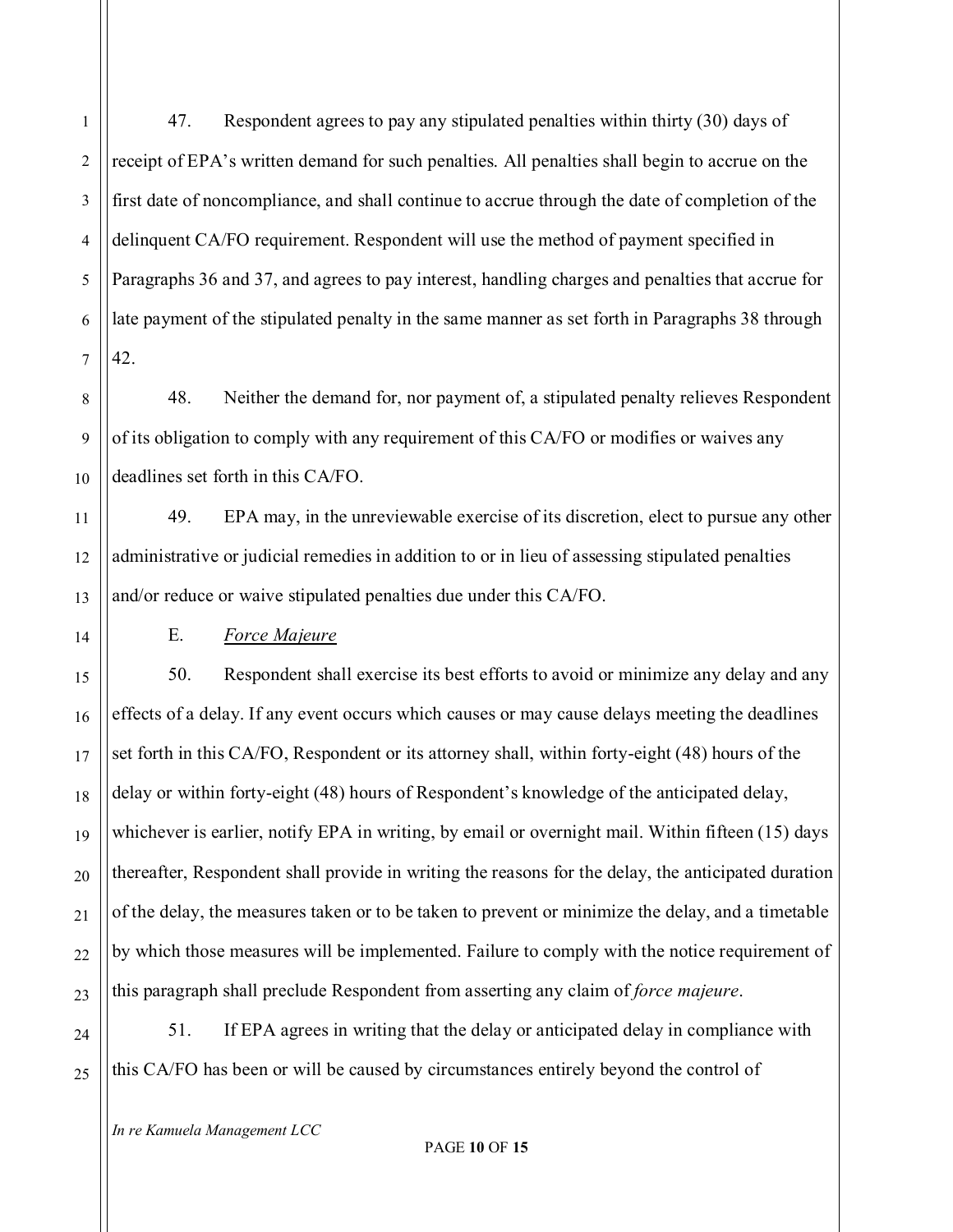| $\mathbf{1}$   | Respondent, the time for performance may be extended for the period of the delay resulting from                         |
|----------------|-------------------------------------------------------------------------------------------------------------------------|
| $\overline{2}$ | the circumstances causing the delay. In such event, EPA will grant, in writing, an extension of                         |
| 3              | time. An extension of the time for performing an obligation granted by EPA pursuant to this                             |
| $\overline{4}$ | paragraph shall not, of itself, extend the time for performing a subsequent obligation. EPA also                        |
| 5              | retains discretion to grant extensions for reasons other than those established as force majeure                        |
| 6              | events. For instance, Respondent has been in active discussions with the County of Hawaii on                            |
| $\overline{7}$ | obtaining an easement for a replacement wastewater system to be located on a property adjacent                          |
| $\,8\,$        | to the Facility that is owned by the County of Hawaii. If Respondent experiences or anticipates                         |
| 9              | delay entirely beyond its control in obtaining the easement or other County or State of Hawaii                          |
| 10             | approvals necessary to meet the compliance deadline, EPA may consider such a circumstance as                            |
| 11             | supporting an extension of time for closure of the Facility's LCC under this Paragraph.                                 |
| 12             | EPA will not impose stipulated penalties for performance of a task during any<br>52.                                    |
| 13             | time period covered by an extension of time for that task granted pursuant to Paragraph 51.                             |
| 14             | F.<br><b>Notices</b>                                                                                                    |
| 15             | 53.<br>Respondent must send written communications and/or submittals under this                                         |
| 16             | CA/FO, including any requests for extensions of time to meet the compliance deadlines, to the                           |
| 17             | following:                                                                                                              |
| 18             | Christopher Chen, Enforcement Officer                                                                                   |
| 19             | U.S. Environmental Protection Agency<br>Region IX – Enforcement and Compliance Assurance Division                       |
| 20             | 75 Hawthorne Street (ENF-3-3)<br>San Francisco, CA 94105                                                                |
| 21             | Chen.Christopher@epa.gov                                                                                                |
| 22             | Sara Goldsmith, Attorney Advisor<br>U.S. Environmental Protection Agency                                                |
| 23             | Region IX - Office of Regional Counsel<br>75 Hawthorne Street (ORC-3)                                                   |
| 24             | San Francisco, CA 94105                                                                                                 |
| 25             | Goldsmith.Sara@epa.gov<br>For each written communication and/or submittal, Respondent shall identify the case name, the |
|                |                                                                                                                         |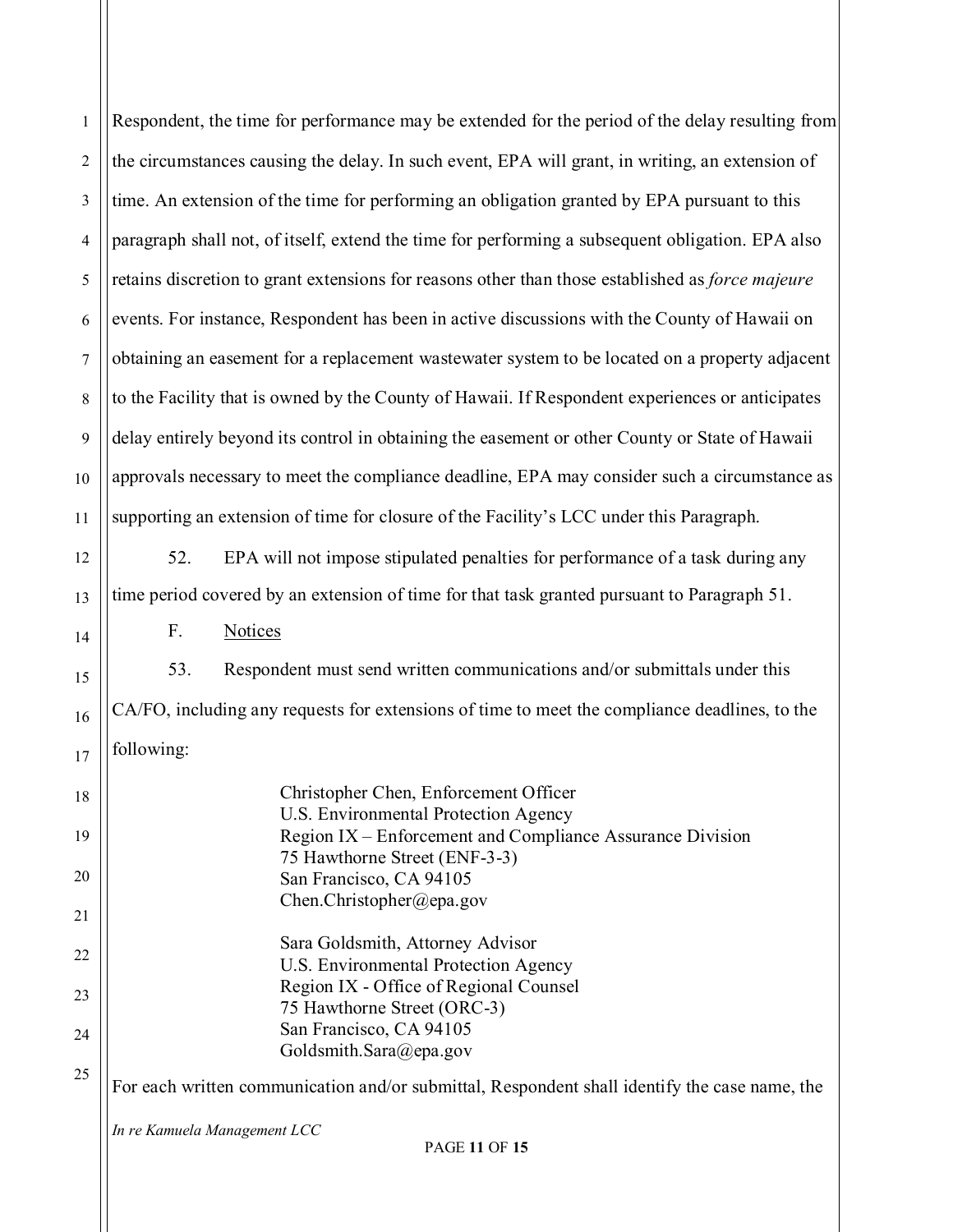| 1              | case Docket Number, and the paragraph and/or requirement of this CA/FO under which the                                                     |
|----------------|--------------------------------------------------------------------------------------------------------------------------------------------|
| $\overline{2}$ | submission is being made.                                                                                                                  |
| 3              | 54.<br>Respondent shall include the following signed certification made in accordance                                                      |
| 4              | with 40 C.F.R. § 144.32(b) and (d) with all written communications required by this CA/FO:                                                 |
| 5              | I certify under penalty of law that this document and all attachments                                                                      |
| 6              | were prepared under my direction or supervision in accordance with<br>a system designed to assure that qualified personnel properly gather |
| 7              | and evaluate the information submitted. Based on my inquiry of the<br>person or persons who manage the system, or those persons directly   |
| 8              | responsible for gathering the information, the information submitted<br>is, to the best of my knowledge and belief, true, accurate, and    |
| 9              | complete. I am aware that there are significant penalties for<br>submitting false information, including the possibility of fine and       |
| 10             | imprisonment for knowing violations.                                                                                                       |
| 11             | 55.<br>EPA must send any written communications under this CA/FO to the following                                                          |
| 12             | address:                                                                                                                                   |
| 13             | Kamuela Management LLC                                                                                                                     |
| 14<br>15       | 5381 Kapaka Street<br>Princeville, Hawaii 96722                                                                                            |
| 16             | V. EFFECTIVE DATE                                                                                                                          |
|                | 56.<br>Pursuant to 40 C.F.R. § 22.45, this CA/FO will be subject to public notice and                                                      |
| 17             | comment at least 40 days prior to it becoming effective through the issuance of the final order by                                         |
| 18             | the Regional Judicial Officer.                                                                                                             |
| 19             | In accordance with 40 C.F.R. $\S$ 22.18(b)(3) and 22.31(b), this CA/FO shall be<br>57.                                                     |
| 20             | effective on the date that the final order contained in this CA/FO, having been approved and                                               |
| 21             |                                                                                                                                            |
| 22             | issued by either the Regional Judicial Officer or Regional Administrator, is filed with the                                                |
| 23             | Regional Hearing Clerk.                                                                                                                    |
| 24             |                                                                                                                                            |
| 25             |                                                                                                                                            |
|                | In re Kamuela Management LCC<br><b>PAGE 12 OF 15</b>                                                                                       |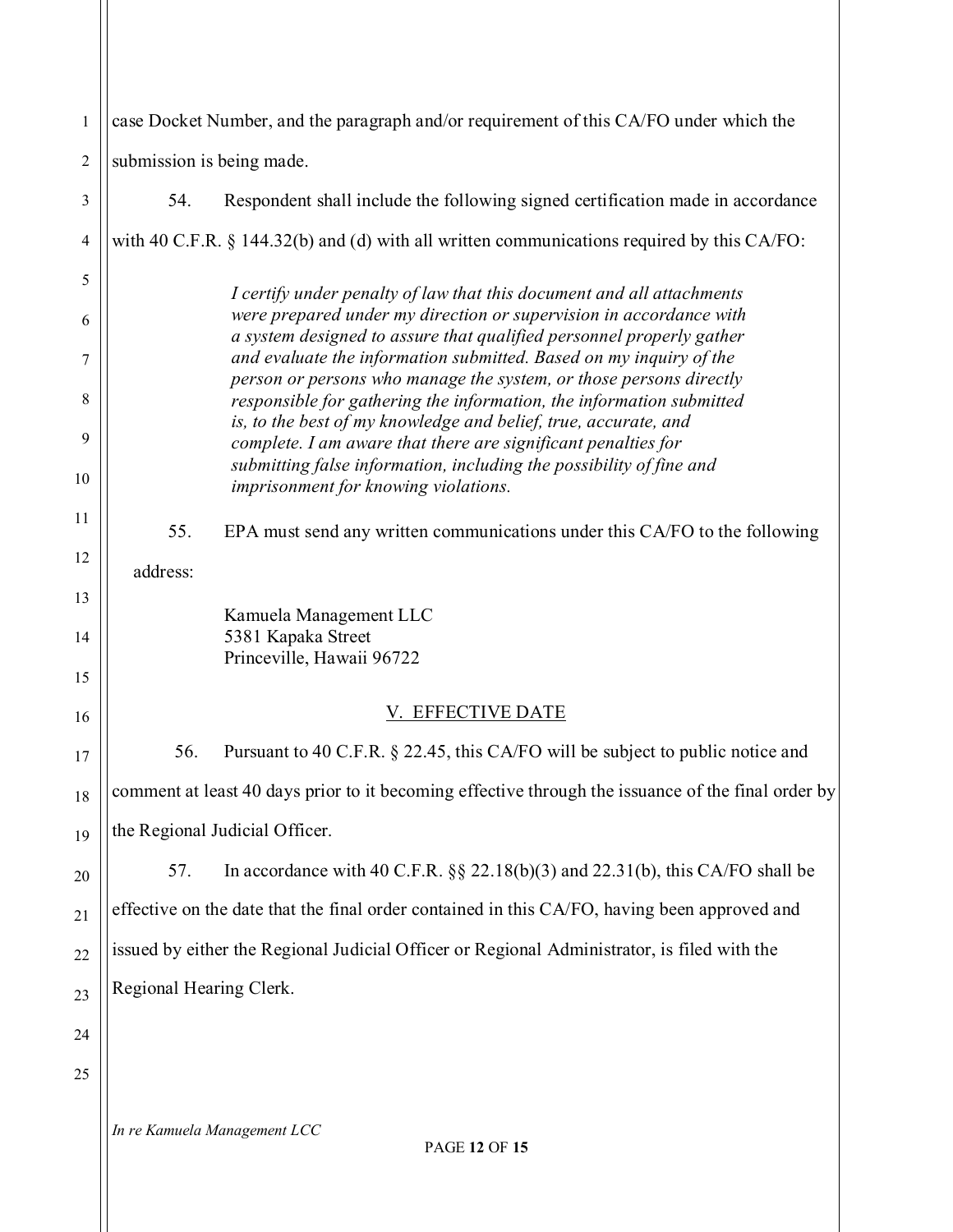| $\mathbf{1}$   | FOR THE CONSENTING PARTIES:                                              |
|----------------|--------------------------------------------------------------------------|
| $\overline{2}$ | Kamuela Management LCC:                                                  |
| 3              |                                                                          |
| $\overline{4}$ | Raymond Miller "/s/"<br>Date: $\qquad \qquad$                            |
| 5              | Raymond Miller<br>Kamuela Management LCC Manager/Owner                   |
| 6              |                                                                          |
| $\overline{7}$ | UNITED STATES ENVIRONMENTAL PROTECTION AGENCY:                           |
| $\,8\,$        | Joel Jones "/s/" for<br>Date: $\qquad \qquad$                            |
| $\mathbf{9}$   | Amy C. Miller<br>Director, Enforcement and Compliance Assurance Division |
| 10             | Region IX                                                                |
| 11             | U.S. Environmental Protection Agency<br>75 Hawthorne Street              |
| 12             | San Francisco, CA 94105                                                  |
| 13             |                                                                          |
| 14             |                                                                          |
| 15             |                                                                          |
| 16             |                                                                          |
| 17             |                                                                          |
| 18             |                                                                          |
| 19             |                                                                          |
| 20             |                                                                          |
| 21             |                                                                          |
| 22             |                                                                          |
| 23             |                                                                          |
| 24             |                                                                          |
| 25             |                                                                          |
|                | In re Kamuela Management LCC                                             |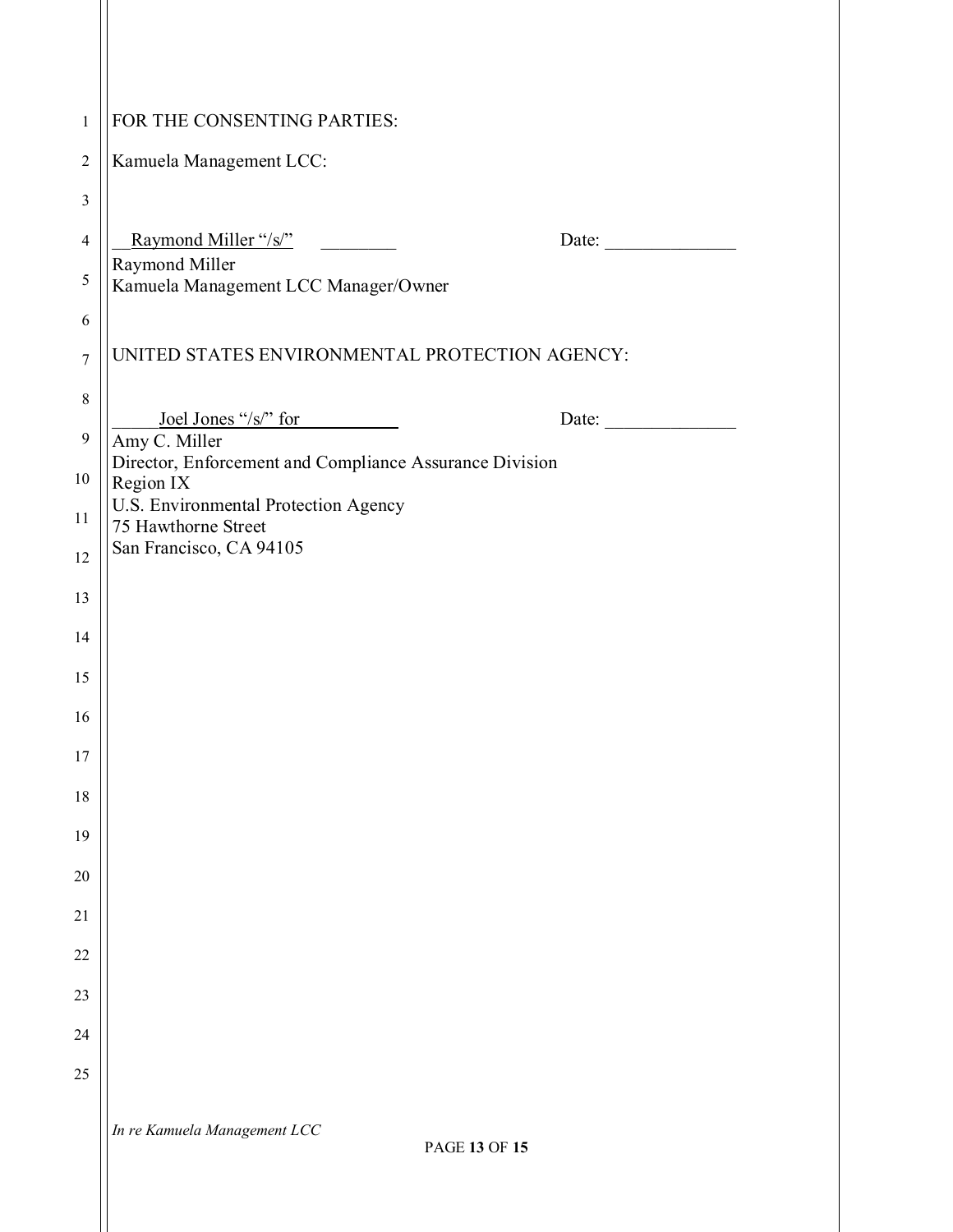|                                                                                                  | <b>REGION IX</b>                                                                                 |
|--------------------------------------------------------------------------------------------------|--------------------------------------------------------------------------------------------------|
|                                                                                                  | 75 Hawthorne Street<br>San Francisco, California 94105                                           |
| IN THE MATTER OF:                                                                                | DOCKET NO. UIC-09-2019-0057                                                                      |
|                                                                                                  |                                                                                                  |
| Kamuela Management LLC<br>79-7393 Hawaii Belt Road                                               | <b>CONSENT AGREEMENT</b>                                                                         |
| Kealakekua, Hawaii 96750                                                                         | <b>AND</b><br>[PROPOSED] FINAL ORDER                                                             |
| Respondent.                                                                                      |                                                                                                  |
| Proceedings under Sections 1423(c) of the<br>Safe Drinking Water Act,<br>42 U.S.C. §§ 300h-2(c). |                                                                                                  |
|                                                                                                  | <b>FINAL ORDER</b>                                                                               |
|                                                                                                  | The United States Environmental Protection Agency Region IX ("EPA"), and the                     |
|                                                                                                  | Respondent Kamuela Management LCC ("Respondent"), having entered into the foregoing              |
|                                                                                                  | Consent Agreement, and EPA having duly publicly noticed the Stipulations and Findings and        |
| Final Order regarding the matters alleged therein,                                               |                                                                                                  |
| IT IS HEREBY ORDERED THAT:                                                                       |                                                                                                  |
| 1.                                                                                               | The foregoing Consent Agreement and this Final Order (Docket No. UIC-09-                         |
| 2019-0057) be entered;                                                                           |                                                                                                  |
| 2.                                                                                               | Respondent pay an administrative civil penalty of \$30,000 dollars to the Treasurer              |
|                                                                                                  | of the United States of America in accordance with the terms set forth in the Consent Agreement; |
| 3.                                                                                               | Respondent close one LCC by March 31, 2021 in accordance with the terms set                      |
| forth in Paragraph 33 of the Consent Agreement; and                                              |                                                                                                  |
| 4.                                                                                               | Respondent comply with all other requirements of the Consent Agreement.                          |